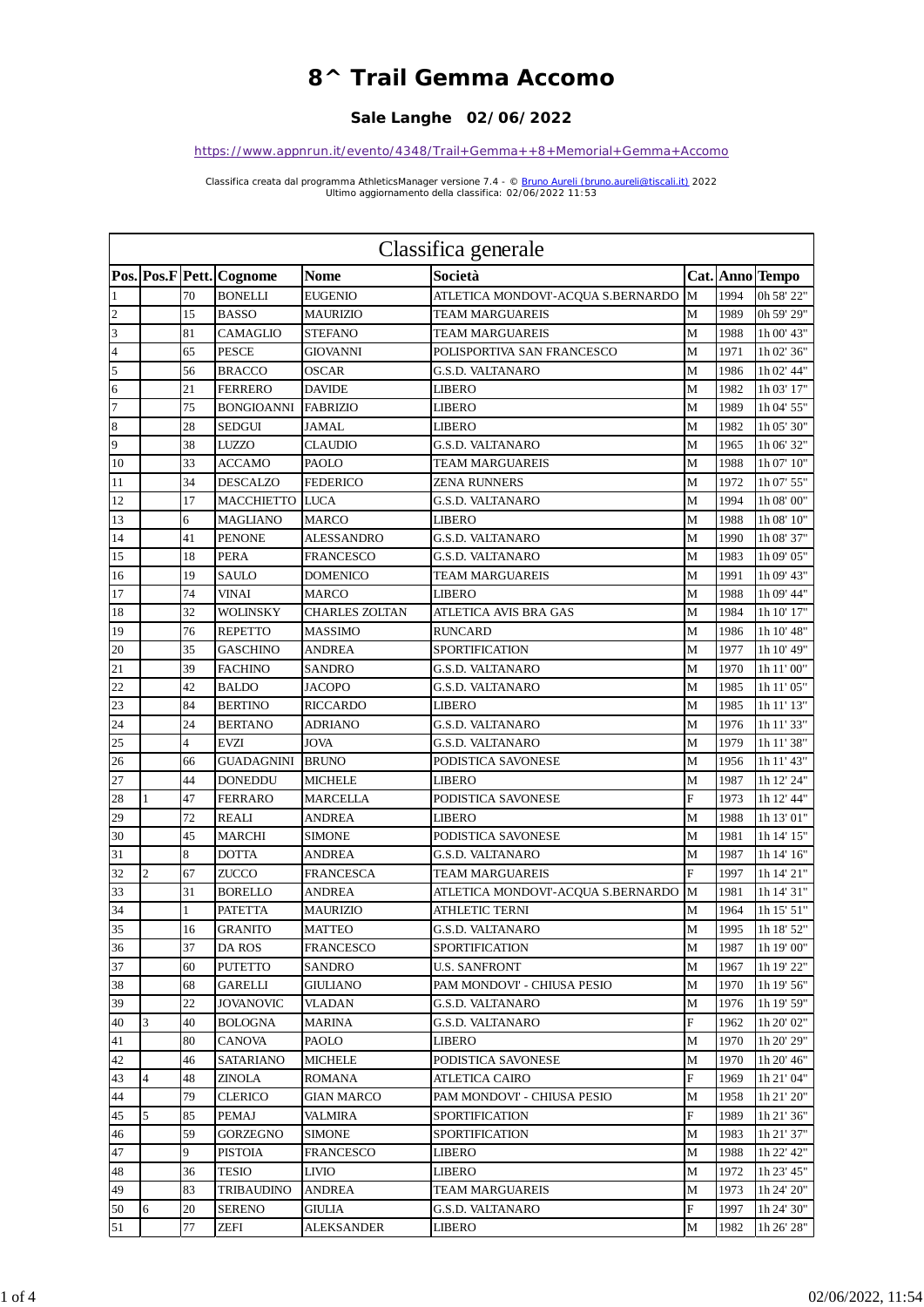| 52   |                | 69             | <b>VIOLA</b>     | <b>PIETRO</b>        | PAM MONDOVI' - CHIUSA PESIO              | M              | 1959 | 1h 26' 33"                        |
|------|----------------|----------------|------------------|----------------------|------------------------------------------|----------------|------|-----------------------------------|
| 53   |                | 55             | <b>GHISO</b>     | LORENZO              | <b>RUNCARD</b>                           | M              | 1959 | 1h 26' 34"                        |
| 54   |                | 11             | <b>NEGRI</b>     | <b>STEFANO</b>       | <b>TEAM MARGUAREIS</b>                   | M              | 1969 | 1h 26' 35"                        |
| 55   | $\overline{7}$ | 82             | <b>BASSO</b>     | <b>ENRICA</b>        | <b>TEAM MARGUAREIS</b>                   | $\overline{F}$ | 1995 | 1h 27' 17"                        |
| 56   |                | 26             | <b>BOSIO</b>     | <b>ANTONIO</b>       | <b>GRUPPO PODISTI ALBESI</b>             | M              | 1967 | $1\mathrm{h}\,28^\circ\,01^\circ$ |
| 57   | 8              | 27             | <b>GIACOSA</b>   | <b>SONIA</b>         | <b>GRUPPO PODISTI ALBESI</b>             | F              | 1971 | 1h 28' 08"                        |
| 58   | 9              | $\overline{c}$ | <b>ALTABELLA</b> | <b>SONIA</b>         | <b>G.S.D. VALTANARO</b>                  | F              | 1972 | 1h 29' 39"                        |
| 59   |                | 43             | <b>FERRARIS</b>  | <b>LUCIANO</b>       | <b>G.S.D. VALTANARO</b>                  | M              | 1957 | 1h 29' 49"                        |
| 60   |                | 30             | <b>AMBROSINO</b> | <b>MICHELE</b>       | <b>LIBERO</b>                            | M              | 1989 | 1h 29' 58"                        |
| 61   |                | 73             | <b>AUGUSTONI</b> | <b>DANIELE</b>       | A.S.D. VALMAREMOLA                       | M              | 1971 | 1h 30' 19"                        |
| 62   |                | 29             | TARO'            | MASSIMO              | <b>G.S.D. VALTANARO</b>                  | M              | 1963 | 1h 30' 24"                        |
| 63   | 10             | 61             | AIMO             | <b>MICHELA</b>       | <b>TEAM MARGUAREIS</b>                   | F              | 1981 | 1h 30' 29"                        |
| 64   |                | 63             | <b>GIACONE</b>   | <b>MICHELE</b>       | S.D. BAUDENASCA                          | M              | 1953 | 1h 30' 55"                        |
| 65   | 11             | 14             | <b>RUBALDO</b>   | <b>FRANCA</b>        | <b>G.S.D. VALTANARO</b>                  | F              | 1962 | 1h 31' 17"                        |
| 66   |                | 10             | <b>SOLANO</b>    |                      | FORTUNATO RENATO U.S. MAURINA OLIO CARLI | M              | 1946 | 1h 31' 17"                        |
| 67   |                | $\overline{7}$ | <b>ARALDO</b>    | <b>LUCIANO</b>       | ATLETICA GILLARDO                        | M              | 1974 | 1h 31' 41"                        |
| 68   | 12             | 25             | CARRARA          | <b>CRISTINA</b>      | LIBERO                                   | $\overline{F}$ | 1966 | 1h 32' 43"                        |
| 69   |                | 12             | RAVIOLA          | <b>EZIO</b>          | <b>GRUPPO PODISTI ALBESI</b>             | M              | 1963 | 1h 32' 49"                        |
| 70   |                | 71             | SORDO            | CLAUDIO              | <b>ATLETICA VARAZZE</b>                  | M              | 1955 | 1h 33' 09"                        |
| 71   |                | 5              | <b>BALDO</b>     | <b>MIRCO</b>         | <b>G.S.D. VALTANARO</b>                  | M              | 1959 | 1h 33' 41"                        |
| 72   | 13             | 49             | ANDREOSE         | <b>SIMONETTA</b>     | LIBERO                                   | $\overline{F}$ | 1970 | 1h 35' 37"                        |
| 73   |                | 57             | <b>MUSSO</b>     | JURI                 | <b>G.S.D. VALTANARO</b>                  | M              | 1988 | 1h 37' 03"                        |
| 74   | 14             | 51             | <b>CONTERNO</b>  | <b>MARIA GRAZIA</b>  | G.S.R. FERRERO ALBA                      | F              | 1966 | 1h 37' 30"                        |
| 75   | 15             | 50             | NOVO             | <b>ELISA</b>         | <b>G.S.R. FERRERO ALBA</b>               | F              | 1987 | 1h 37' 32"                        |
| 76   |                | 52             | <b>GONELLA</b>   | <b>GIAN CARLO</b>    | <b>G.S.R. FERRERO ALBA</b>               | M              | 1971 | 1h 37' 33"                        |
| 77   | 16             | 78             | <b>SUSENNA</b>   | <b>GRAZIA</b>        | <b>G.S.R. FERRERO ALBA</b>               | F              | 1963 | 1h 41' 42"                        |
| 78   | 17             | 53             | <b>MURATORE</b>  | <b>GIANCARLA</b>     | <b>G.S.R. FERRERO ALBA</b>               | $\overline{F}$ | 1966 | 1h 41' 50"                        |
| 79   |                | 23             | <b>OLDANO</b>    | <b>LUCIANO</b>       | VITTORIO ALFIERI ASTI                    | M              | 1959 | 1h 48' 35"                        |
| 80   |                | 58             | <b>RUBALDO</b>   | PAOLO                | G.S.D. VALTANARO                         | M              | 1971 | 1h 50' 04"                        |
| 81   |                | 3              | <b>PITTAU</b>    | <b>PAOLO</b>         | <b>G.S.D. VALTANARO</b>                  | M              | 1973 | 1h 50' 57"                        |
| 82   | 18             | 64             | <b>AMBROSIO</b>  | <b>MARIA ASSUNTA</b> | S.D. BAUDENASCA                          | F              | 1960 | 1h 52' 59"                        |
| 83   |                | 13             | <b>DEL FORNO</b> | <b>GIANLUIGI</b>     | <b>G.S.D. VALTANARO</b>                  | M              | 1958 | 1h 59' 57"                        |
| 84   | 19             | 62             | <b>DRAPANT</b>   | <b>MARIA</b>         | <b>G.S.R. FERRERO ALBA</b>               | $\overline{F}$ | 1965 | 1h 59' 59"                        |
| Rit. |                | 54             | <b>FERRI</b>     | <b>CRISTINA</b>      | ATLETICA CAIRO                           | $\overline{F}$ | 1967 |                                   |

|                         | Classifica per categorie |                    |                       |                                    |                     |      |            |  |  |
|-------------------------|--------------------------|--------------------|-----------------------|------------------------------------|---------------------|------|------------|--|--|
|                         | Categoria M              |                    |                       |                                    |                     |      |            |  |  |
|                         |                          | Pos. Pett. Cognome | <b>Nome</b>           | <b>Società</b>                     | Pos.Ass. Anno Tempo |      |            |  |  |
| 1                       | 70                       | <b>BONELLI</b>     | <b>EUGENIO</b>        | ATLETICA MONDOVI'-ACQUA S.BERNARDO |                     | 1994 | 0h 58' 22" |  |  |
| $\overline{c}$          | 15                       | <b>BASSO</b>       | <b>MAURIZIO</b>       | <b>TEAM MARGUAREIS</b>             | 2                   | 1989 | 0h 59' 29" |  |  |
| 3                       | 81                       | <b>CAMAGLIO</b>    | <b>STEFANO</b>        | <b>TEAM MARGUAREIS</b>             | 3                   | 1988 | 1h 00' 43" |  |  |
| $\overline{\mathbf{4}}$ | 65                       | <b>PESCE</b>       | <b>GIOVANNI</b>       | POLISPORTIVA SAN FRANCESCO         | 4                   | 1971 | 1h 02' 36" |  |  |
| 5                       | 56                       | <b>BRACCO</b>      | <b>OSCAR</b>          | <b>G.S.D. VALTANARO</b>            | 5                   | 1986 | 1h 02' 44" |  |  |
| 6                       | 21                       | <b>FERRERO</b>     | <b>DAVIDE</b>         | <b>LIBERO</b>                      | 6                   | 1982 | 1h 03' 17" |  |  |
| 7                       | 75                       | <b>BONGIOANNI</b>  | <b>FABRIZIO</b>       | <b>LIBERO</b>                      | 7                   | 1989 | 1h 04' 55" |  |  |
| 8                       | 28                       | <b>SEDGUI</b>      | JAMAL                 | <b>LIBERO</b>                      | 8                   | 1982 | 1h 05' 30" |  |  |
| 9                       | 38                       | <b>LUZZO</b>       | <b>CLAUDIO</b>        | <b>G.S.D. VALTANARO</b>            | $\overline{Q}$      | 1965 | 1h 06' 32" |  |  |
| 10                      | 33                       | <b>ACCAMO</b>      | PAOLO                 | <b>TEAM MARGUAREIS</b>             | 10                  | 1988 | 1h 07' 10" |  |  |
| 11                      | 34                       | <b>DESCALZO</b>    | <b>FEDERICO</b>       | <b>ZENA RUNNERS</b>                | 11                  | 1972 | 1h 07' 55" |  |  |
| 12                      | 17                       | <b>MACCHIETTO</b>  | <b>LUCA</b>           | <b>G.S.D. VALTANARO</b>            | 12                  | 1994 | 1h 08' 00" |  |  |
| 13                      | 6                        | <b>MAGLIANO</b>    | <b>MARCO</b>          | <b>LIBERO</b>                      | 13                  | 1988 | 1h 08' 10" |  |  |
| 14                      | 41                       | <b>PENONE</b>      | <b>ALESSANDRO</b>     | <b>G.S.D. VALTANARO</b>            | 14                  | 1990 | 1h 08' 37" |  |  |
| 15                      | 18                       | <b>PERA</b>        | <b>FRANCESCO</b>      | <b>G.S.D. VALTANARO</b>            | 15                  | 1983 | 1h 09' 05" |  |  |
| 16                      | 19                       | <b>SAULO</b>       | <b>DOMENICO</b>       | <b>TEAM MARGUAREIS</b>             | 16                  | 1991 | 1h 09' 43" |  |  |
| 17                      | 74                       | <b>VINAI</b>       | <b>MARCO</b>          | <b>LIBERO</b>                      | 17                  | 1988 | 1h 09' 44" |  |  |
| 18                      | 32                       | <b>WOLINSKY</b>    | <b>CHARLES ZOLTAN</b> | ATLETICA AVIS BRA GAS              | 18                  | 1984 | 1h 10' 17" |  |  |
| 19                      | 76                       | <b>REPETTO</b>     | <b>MASSIMO</b>        | <b>RUNCARD</b>                     | 19                  | 1986 | 1h 10' 48" |  |  |
| 20                      | 35                       | <b>GASCHINO</b>    | <b>ANDREA</b>         | SPORTIFICATION                     | 20                  | 1977 | 1h 10' 49" |  |  |
| 21                      | 39                       | <b>FACHINO</b>     | <b>SANDRO</b>         | <b>G.S.D. VALTANARO</b>            | 21                  | 1970 | 1h 11' 00" |  |  |
| 22                      | 42                       | <b>BALDO</b>       | <b>JACOPO</b>         | <b>G.S.D. VALTANARO</b>            | 22                  | 1985 | 1h 11' 05" |  |  |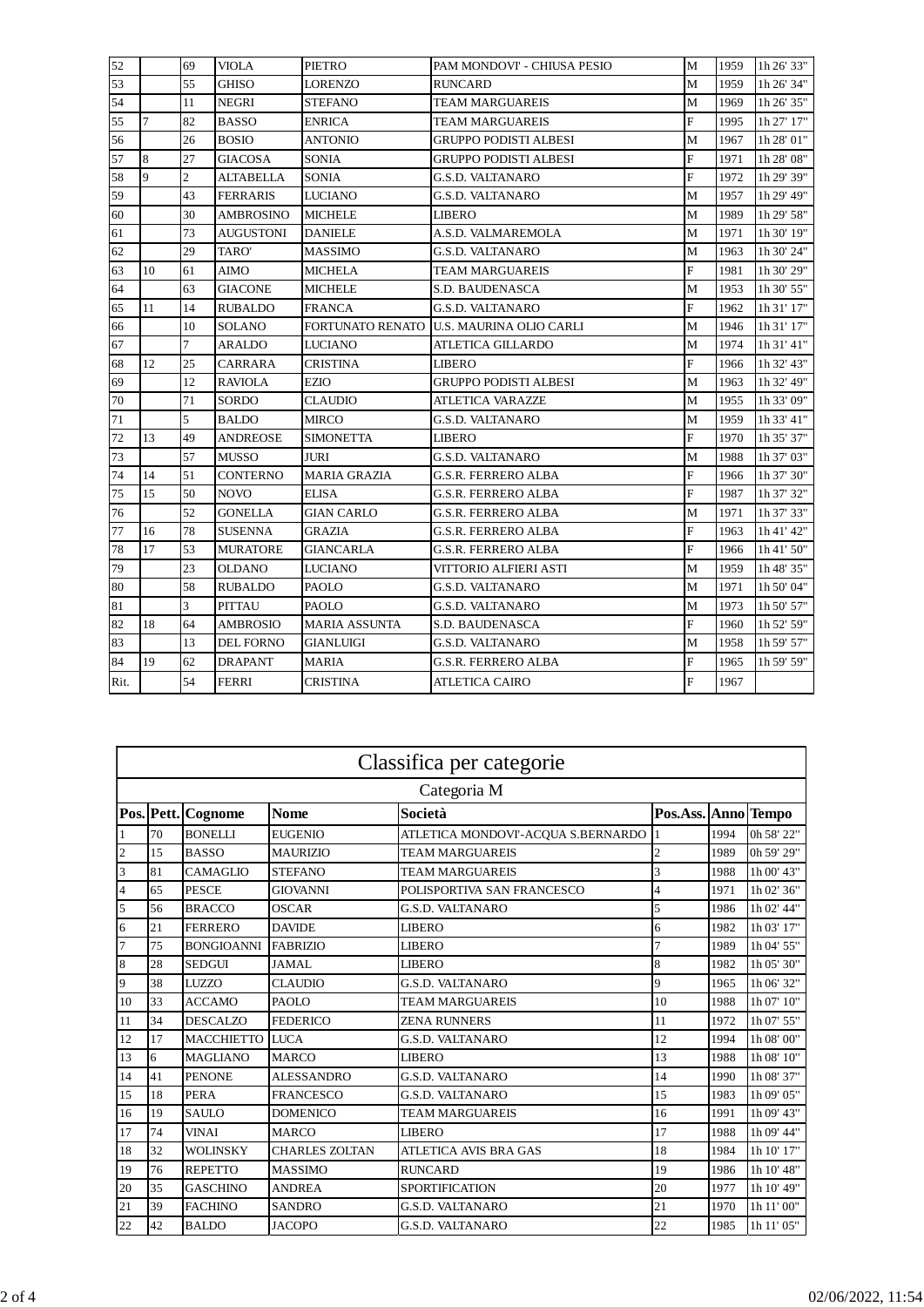| 23             | 84             | <b>BERTINO</b>     | <b>RICCARDO</b>      | LIBERO                             | 23                  | 1985 | 1h 11' 13" |
|----------------|----------------|--------------------|----------------------|------------------------------------|---------------------|------|------------|
| 24             | 24             | <b>BERTANO</b>     | ADRIANO              | G.S.D. VALTANARO                   | 24                  | 1976 | 1h 11' 33" |
| 25             | $\overline{4}$ | EVZI               | JOVA                 | G.S.D. VALTANARO                   | 25                  | 1979 | 1h 11' 38" |
| 26             | 66             | GUADAGNINI         | <b>BRUNO</b>         | PODISTICA SAVONESE                 | 26                  | 1956 | 1h 11' 43" |
| 27             | 44             | <b>DONEDDU</b>     | <b>MICHELE</b>       | LIBERO                             | 27                  | 1987 | 1h 12' 24" |
| 28             | 72             | REALI              | <b>ANDREA</b>        | LIBERO                             | 29                  | 1988 | 1h 13' 01" |
| 29             | 45             | MARCHI             | <b>SIMONE</b>        | PODISTICA SAVONESE                 | 30                  | 1981 | 1h 14' 15" |
| 30             | 8              | <b>DOTTA</b>       | ANDREA               | G.S.D. VALTANARO                   | 31                  | 1987 | 1h 14' 16" |
| 31             | 31             | <b>BORELLO</b>     | ANDREA               | ATLETICA MONDOVI'-ACQUA S.BERNARDO | 33                  | 1981 | 1h 14' 31" |
|                | $\mathbf{1}$   |                    |                      | ATHLETIC TERNI                     | 34                  | 1964 | 1h 15' 51" |
| 32             |                | PATETTA            | <b>MAURIZIO</b>      |                                    |                     |      |            |
| 33             | 16             | GRANITO            | MATTEO               | G.S.D. VALTANARO                   | 35                  | 1995 | 1h 18' 52" |
| 34             | 37             | DA ROS             | <b>FRANCESCO</b>     | SPORTIFICATION                     | 36                  | 1987 | 1h 19' 00" |
| 35             | 60             | <b>PUTETTO</b>     | SANDRO               | U.S. SANFRONT                      | 37                  | 1967 | 1h 19' 22" |
| 36             | 68             | GARELLI            | <b>GIULIANO</b>      | PAM MONDOVI' - CHIUSA PESIO        | 38                  | 1970 | 1h 19' 56" |
| 37             | 22             | <b>JOVANOVIC</b>   | VLADAN               | G.S.D. VALTANARO                   | 39                  | 1976 | 1h 19' 59" |
| 38             | 80             | <b>CANOVA</b>      | PAOLO                | LIBERO                             | 41                  | 1970 | 1h 20' 29" |
| 39             | 46             | <b>SATARIANO</b>   | <b>MICHELE</b>       | PODISTICA SAVONESE                 | 42                  | 1970 | 1h 20' 46" |
| 40             | 79             | <b>CLERICO</b>     | <b>GIAN MARCO</b>    | PAM MONDOVI' - CHIUSA PESIO        | 44                  | 1958 | 1h 21' 20" |
| 41             | 59             | <b>GORZEGNO</b>    | <b>SIMONE</b>        | SPORTIFICATION                     | 46                  | 1983 | 1h 21' 37" |
| 42             | 9              | <b>PISTOIA</b>     | <b>FRANCESCO</b>     | LIBERO                             | 47                  | 1988 | 1h 22' 42" |
| 43             | 36             | TESIO              | LIVIO                | LIBERO                             | 48                  | 1972 | 1h 23' 45" |
| 44             | 83             | TRIBAUDINO         | <b>ANDREA</b>        | TEAM MARGUAREIS                    | 49                  | 1973 | 1h 24' 20" |
| 45             | 77             | ZEFI               | <b>ALEKSANDER</b>    | LIBERO                             | 51                  | 1982 | 1h 26' 28" |
| 46             | 69             | VIOLA              | PIETRO               | PAM MONDOVI' - CHIUSA PESIO        | 52                  | 1959 | 1h 26' 33" |
| 47             | 55             | GHISO              | <b>LORENZO</b>       | RUNCARD                            | 53                  | 1959 | 1h 26' 34" |
| 48             | 11             | <b>NEGRI</b>       | STEFANO              | TEAM MARGUAREIS                    | 54                  | 1969 | 1h 26' 35" |
| 49             | 26             | <b>BOSIO</b>       | ANTONIO              | GRUPPO PODISTI ALBESI              | 56                  | 1967 | 1h 28' 01" |
| 50             | 43             | <b>FERRARIS</b>    | LUCIANO              | G.S.D. VALTANARO                   | 59                  | 1957 | 1h 29' 49" |
| 51             | 30             | <b>AMBROSINO</b>   | <b>MICHELE</b>       | LIBERO                             | 60                  | 1989 | 1h 29' 58" |
| 52             | 73             | <b>AUGUSTONI</b>   | <b>DANIELE</b>       | A.S.D. VALMAREMOLA                 | 61                  | 1971 | 1h 30' 19" |
|                | 29             |                    |                      |                                    | 62                  | 1963 |            |
| 53             |                | TARO'              | MASSIMO              | G.S.D. VALTANARO                   |                     |      | 1h 30' 24" |
| 54             | 63             | <b>GIACONE</b>     | MICHELE              | S.D. BAUDENASCA                    | 64                  | 1953 | 1h 30' 55" |
| 55             | 10             | <b>SOLANO</b>      | FORTUNATO RENATO     | U.S. MAURINA OLIO CARLI            | 66                  | 1946 | 1h 31' 17" |
| 56             | 7              | ARALDO             | <b>LUCIANO</b>       | ATLETICA GILLARDO                  | 67                  | 1974 | 1h 31' 41" |
| 57             | 12             | <b>RAVIOLA</b>     | EZIO                 | GRUPPO PODISTI ALBESI              | 69                  | 1963 | 1h 32' 49" |
| 58             | 71             | SORDO              | <b>CLAUDIO</b>       | ATLETICA VARAZZE                   | 70                  | 1955 | 1h 33' 09" |
| 59             | 5              | <b>BALDO</b>       | MIRCO                | G.S.D. VALTANARO                   | 71                  | 1959 | 1h 33' 41" |
| 60             | 57             | <b>MUSSO</b>       | JURI                 | <b>G.S.D. VALTANARO</b>            | 73                  | 1988 | 1h 37' 03" |
| 61             | 52             | GONELLA            | <b>GIAN CARLO</b>    | G.S.R. FERRERO ALBA                | 76                  | 1971 | 1h 37' 33" |
| 62             | 23             | OLDANO             | <b>LUCIANO</b>       | VITTORIO ALFIERI ASTI              | 79                  | 1959 | 1h 48' 35" |
| 63             | 58             | <b>RUBALDO</b>     | PAOLO                | G.S.D. VALTANARO                   | 80                  | 1971 | 1h 50' 04" |
| 64             | 3              | <b>PITTAU</b>      | PAOLO                | G.S.D. VALTANARO                   | 81                  | 1973 | 1h 50' 57" |
| 65             | 13             | DEL FORNO          | <b>GIANLUIGI</b>     | G.S.D. VALTANARO                   | 83                  | 1958 | 1h 59' 57" |
|                |                |                    |                      | Categoria F                        |                     |      |            |
|                |                | Pos. Pett. Cognome | <b>Nome</b>          | Società                            | Pos.Ass. Anno Tempo |      |            |
| 1              | 47             | <b>FERRARO</b>     | MARCELLA             | PODISTICA SAVONESE                 | 28                  | 1973 | 1h 12' 44" |
| 2              |                | <b>ZUCCO</b>       |                      |                                    | 32                  | 1997 |            |
|                | 67             |                    | FRANCESCA            | TEAM MARGUAREIS                    |                     |      | 1h 14' 21" |
| 3              | 40             | <b>BOLOGNA</b>     | MARINA               | G.S.D. VALTANARO                   | 40                  | 1962 | 1h 20' 02" |
| $\overline{4}$ | 48             | <b>ZINOLA</b>      | <b>ROMANA</b>        | <b>ATLETICA CAIRO</b>              | 43                  | 1969 | 1h 21' 04" |
| $\overline{5}$ | 85             | <b>PEMAJ</b>       | VALMIRA              | SPORTIFICATION                     | 45                  | 1989 | 1h 21' 36" |
| 6              | 20             | <b>SERENO</b>      | GIULIA               | G.S.D. VALTANARO                   | 50                  | 1997 | 1h 24' 30" |
| $\overline{7}$ | 82             | <b>BASSO</b>       | ENRICA               | TEAM MARGUAREIS                    | 55                  | 1995 | 1h 27' 17" |
| $\bf 8$        | 27             | GIACOSA            | SONIA                | GRUPPO PODISTI ALBESI              | 57                  | 1971 | 1h 28' 08" |
| 9              | $\overline{c}$ | <b>ALTABELLA</b>   | SONIA                | G.S.D. VALTANARO                   | 58                  | 1972 | 1h 29' 39" |
| 10             | 61             | AIMO               | MICHELA              | TEAM MARGUAREIS                    | 63                  | 1981 | 1h 30' 29" |
| 11             | 14             | <b>RUBALDO</b>     | <b>FRANCA</b>        | G.S.D. VALTANARO                   | 65                  | 1962 | 1h 31' 17" |
| 12             | 25             | CARRARA            | <b>CRISTINA</b>      | LIBERO                             | 68                  | 1966 | 1h 32' 43" |
| 13             | 49             | <b>ANDREOSE</b>    | <b>SIMONETTA</b>     | LIBERO                             | 72                  | 1970 | 1h 35' 37" |
| 14             | 51             | CONTERNO           | <b>MARIA GRAZIA</b>  | G.S.R. FERRERO ALBA                | 74                  | 1966 | 1h 37' 30" |
| 15             | 50             | <b>NOVO</b>        | ELISA                | G.S.R. FERRERO ALBA                | 75                  | 1987 | 1h 37' 32" |
| 16             | 78             | <b>SUSENNA</b>     | GRAZIA               | G.S.R. FERRERO ALBA                | 77                  | 1963 | 1h 41' 42" |
| 17             | 53             | <b>MURATORE</b>    | <b>GIANCARLA</b>     | G.S.R. FERRERO ALBA                | 78                  | 1966 | 1h 41' 50" |
| 18             | 64             | <b>AMBROSIO</b>    | <b>MARIA ASSUNTA</b> | S.D. BAUDENASCA                    | 82                  | 1960 | 1h 52' 59" |